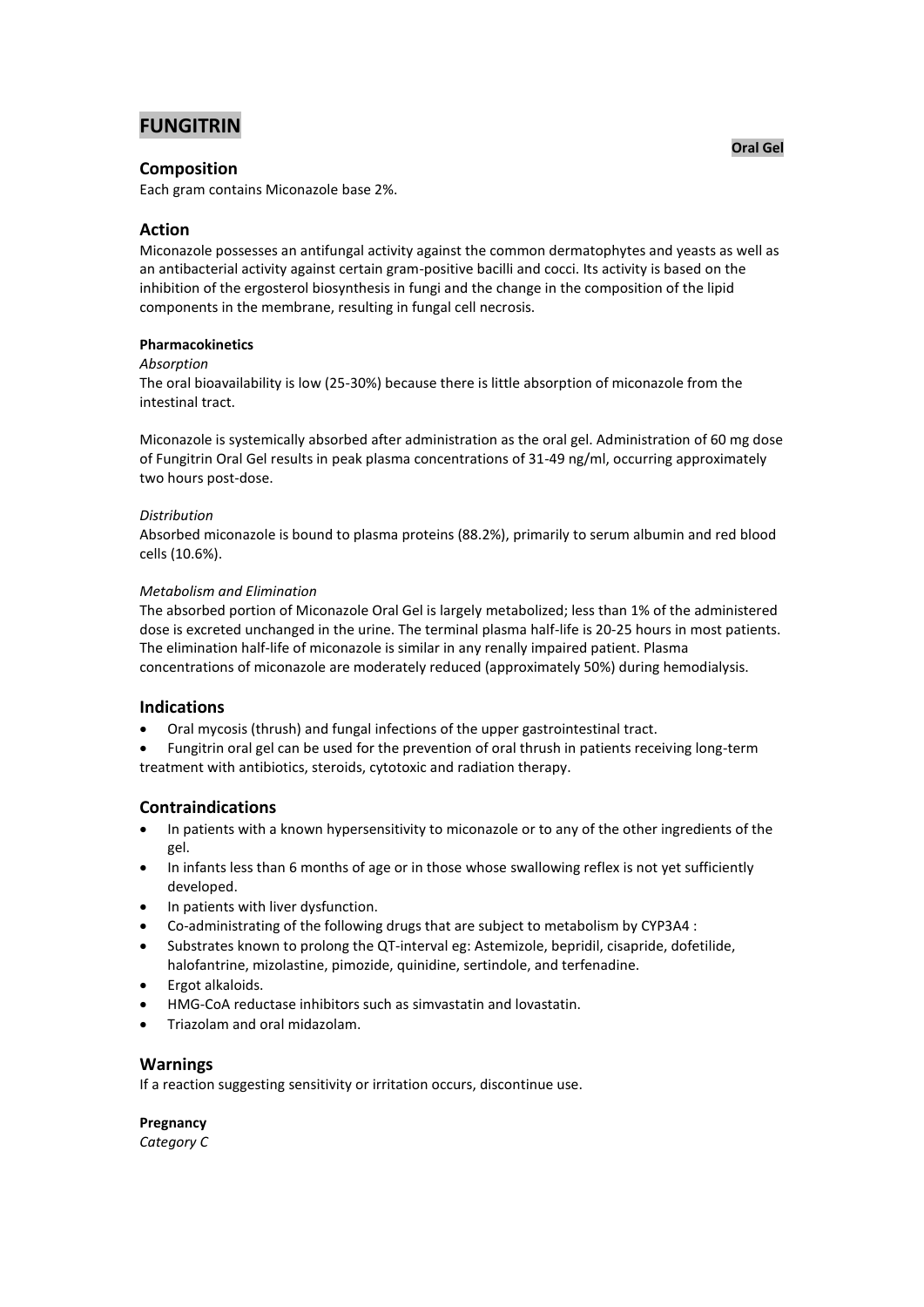Animal reproduction studies have shown an adverse effect on the fetus and there are no adequate and well-controlled studies in humans, but potential benefits may warrant use of the drug in pregnant women despite potential risks.

### **Adverse Reactions**

There have been isolated reports of irritation, burning and maceration. Nausea may occur. After long-term treatment, diarrhea may appear.

### **Drug Interactions**

 Miconazole can inhibit the metabolism of drugs metabolised by the cytochrome 3A4 and 2C9 enzyme systems. This can result in an increase and/or prolongation of the effects, including adverse effects of these drugs.

 Miconazole may increase the anticoagulant effect of coumarin derivatives (e.g. warfarin). Patients taking coumarin anticoagulants who are given Miconazole oral gel should be monitored for anticoagulant effect and the dosage of the coumarin derivative adjusted, if necessary.

 Similarly, miconazole can potentiate the effect of oral hypoglycemics such as sulfonylureas, so that a reduction of their dosage may be needed. Miconazole slows the metabolism of phenytoin and cyclosporine, tacrolimus and sirolimus. The dosage of these medicines may need to be reduced in patients using Miconazole oral gel.

 The metabolism of terfenadine, astemizole, triazolam, oral midazolam, quinidine, pimozide, bepridil, halofantrine, sertindole and CYP3A4 metabolised HMG-CoA reductase inhibitors such as simvastatin and lovastatin and cisapride may be inhibited by miconazole. Patients receiving Miconazole Oral Gel should therefore, not use these medicines.

 Antagonism between miconazole and amphotericin B has been reported *in vitro* and *in vivo*. In studies miconazole and amphotericin combination were also shown to be antagonistic in antifungal activity against *Candida albicans*.

 HIV protease inhibitors (such as saquinavir): *In vitro* inhibition of the metabolism of saquinavir has been demonstrated. Therefore, the dosage may need to be reduced in patients receiving Miconazole oral gel. However, clinically relevant interactions between oral miconazole and, indinavir and ritonavir, are not expected.

 Antineoplastic agents: Miconazole, when administered orally, may inhibit the metabolism of vinca alkaloids, busulfan, and docetaxel resulting in elevation of plasma concentration. Dosage adjustment may be required in these instances.

 CYP3A4-metabolised calcium channel blockers (such as dihydropyridines and verapamil): There is the potential for increased plasma concentrations of these drugs when administered concomitantly with oral miconazole. Dosage adjustments may be required in these instances.

 Carbamazepine, cilostasol, disopyramide, buspirone, alfentanil, sildenafil, alprazolam, intravenous midazolam, rifabutin, methylprednisolone, and trimetrexate: Miconazole, when administered orally, may alter the metabolism of these drugs resulting in elevation of plasma concentration. Dosage adjustment may be required in these instances.

Ergot alkaloids.

# **Dosage and Administration**

Infants: For infants 6-24 months, one quarter (1/4) of a measuring spoon\* of gel four times daily, or 20 mg/kg/day is recommended.

Children (2 years of age and older) and Adults: Half (1/2) a measuring spoon\* of gel four times daily. \* measuring spoon (5 mL). One spoonful contains approximately 124 mg of miconazole. All spoonful dose volumes should be administered with this spoon.

Fungitrin oral gel should be placed on the tongue and kept in mouth for as long as possible before swallowing. When treating infants and younger children it is recommended that the measured dose of gel be given in several portions in the front of the mouth. Avoid dosing to the back of the throat to prevent obstruction. With oral thrush in elderly patients where a contributing cause is the dental prosthesis it is recommended that Fungitrin oral gel be applied directly to the dentures in the evening and left on overnight. The treatment should be continued for at least one week after the symptoms